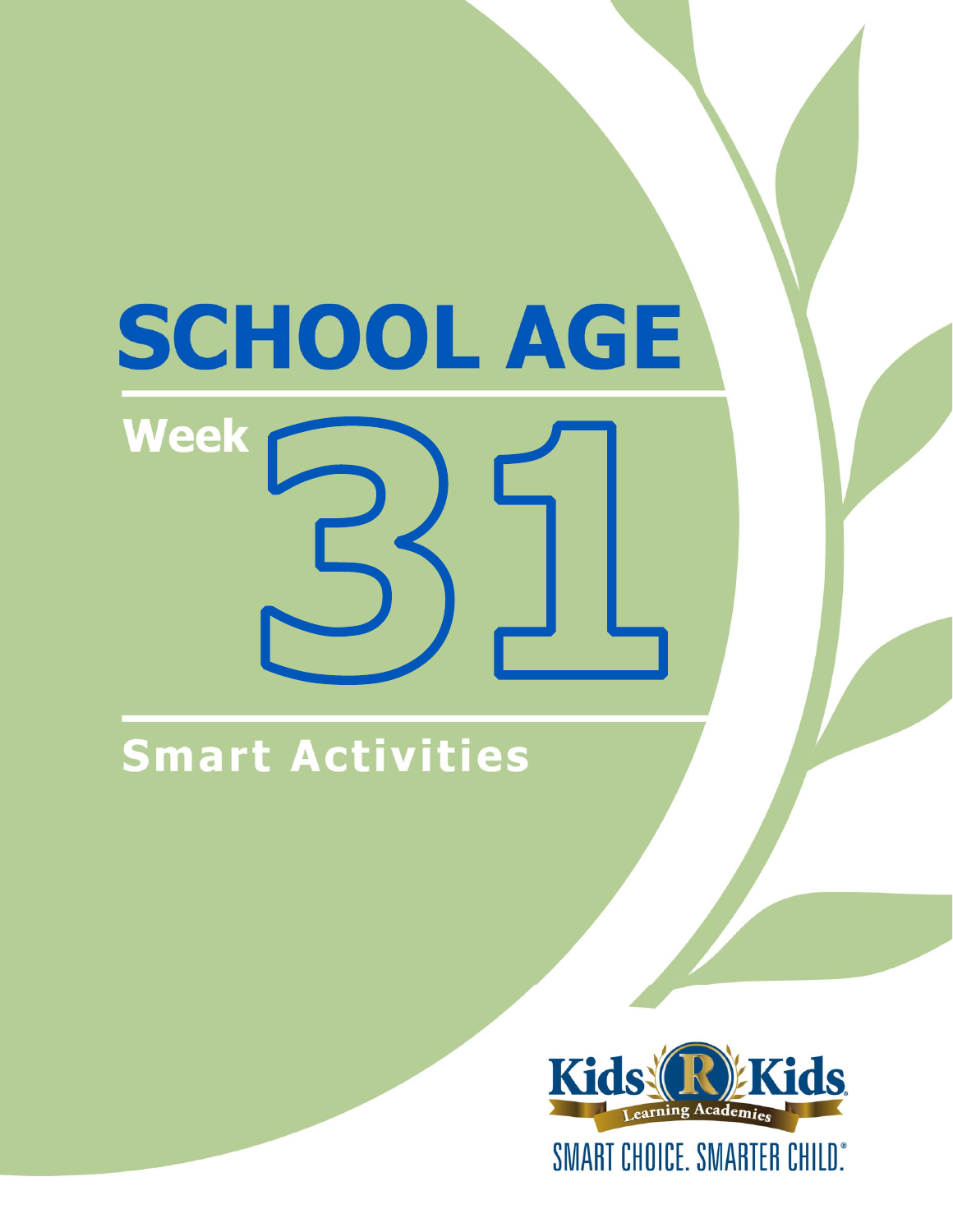# Day 1 **Week 31**

### **Mini Marshmallow Sling Shot**

**Materials:** cardboard tube, 2 elastic bands, 1 pencil, colorful tape, scissors, mini marshmallows, scissors, hole punch, markers

#### **Preparation:** Gather materials.

#### **Instructions:**

- 1. Cut the cardboard tube in half.
- 2. Then, cut down the length of one of the tube halves and tuck one of the ends inside the other, making it half the size of the original diameter. Tape it to hold it in place. (See Step 2 picture below.)
- 3. Then punch 2 holes on either side of the smaller tube (about 2 cm. from the end) and slide the pencil right through the tube. (See Step 3 picture below.)
- 4. Now, cut 2 slits on each side of the other tube. Loop the elastic bands through these slits. (See Step 4 picture below.)
- 5. Slide the bigger tube over the smaller one and loop the elastic bands around the ends of the pencil. Your cardboard tube roll slingshot is ready to use! (See Step 5 picture below.)
- 6. Decorate using tape or markers.
- 7. Load the inside of the tube with mini marshmallows.
- 8. Hold the pencil with your fingers and pull down the elastic band. Take aim and let it go.



**Smart Activities**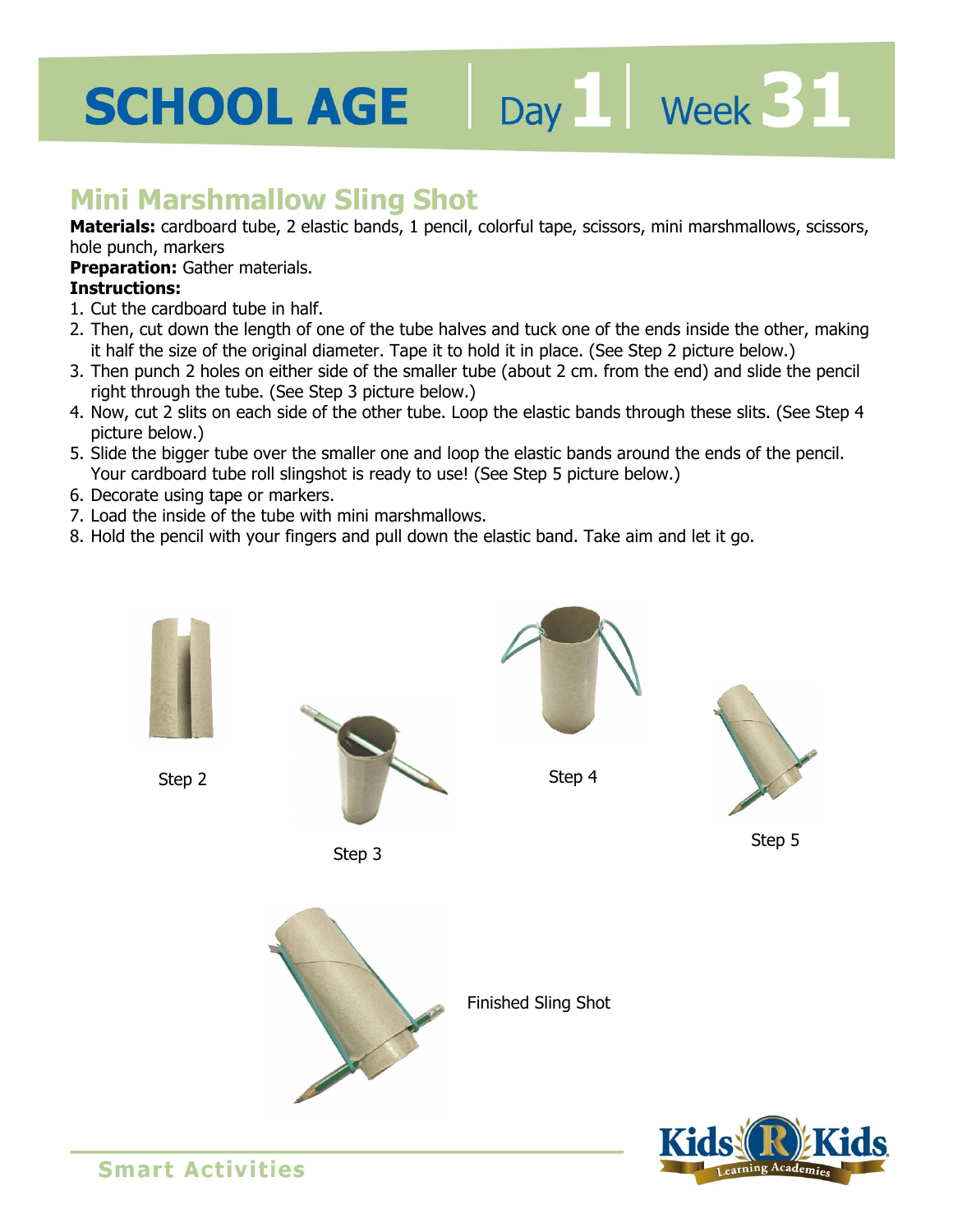

vase filler (colored gems, plastic leaves, pumpkins, apples, etc.), glitter (red and gold), cinnamon essential<br>oil, small bowl<br>**Preparation:** Prepare materials and ensure each participant has all materials.<br>**Instructions: Materials:** airtight container, 5oz. clear glue, ½ cup water, ½ tsp baking soda, 1 tbsp contact solution, fall oil, small bowl

**Preparation:** Prepare materials and ensure each participant has all materials.

#### **Instructions:**

- 1. Pour entire 5 oz bottle of clear glue into a small bowl.
- 2. Add half a cup of water and half teaspoon of baking soda. Stir mixture together.
- 3. Add glitter and a couple drops of cinnamon essential oil.
- 4. Add fall fillers (pumpkins, leaves, apples, acorns, etc.).
- 5. Add a tablespoon of contact solution and stir until slime starts to form.
- 6. Store the slime in an airtight container.



Day 2 **Week 31** 

## **Chocolate Dipped Candy Corn Rice Krispy Treats**

**Materials:** crispy rice cereal (6 cups), mini marshmallows (6 cups), butter (5 tbsp), orange gel coloring, dark chocolate candy coating, white chocolate candy coating, wax paper

### **Preparation:** Gather materials.

#### **Instructions:**

- 1. Melt butter in a pot or microwave safe bowl.
- 2. Add marshmallows and stir until melted. Stir in a few drops of orange coloring.
- 3. Mix in cereal and stir until well coated.
- 4. Press treats into baking dish and cut into squares for each child.
- 5. Allow your child to shape his/her treat into the shape of a candy corn (triangle shape).
- 6. Melt chocolate. Allow your child to dip base of the treat in dark chocolate and the tip of the treat into the white chocolate.
- 7. Allow chocolate to set and enjoy!



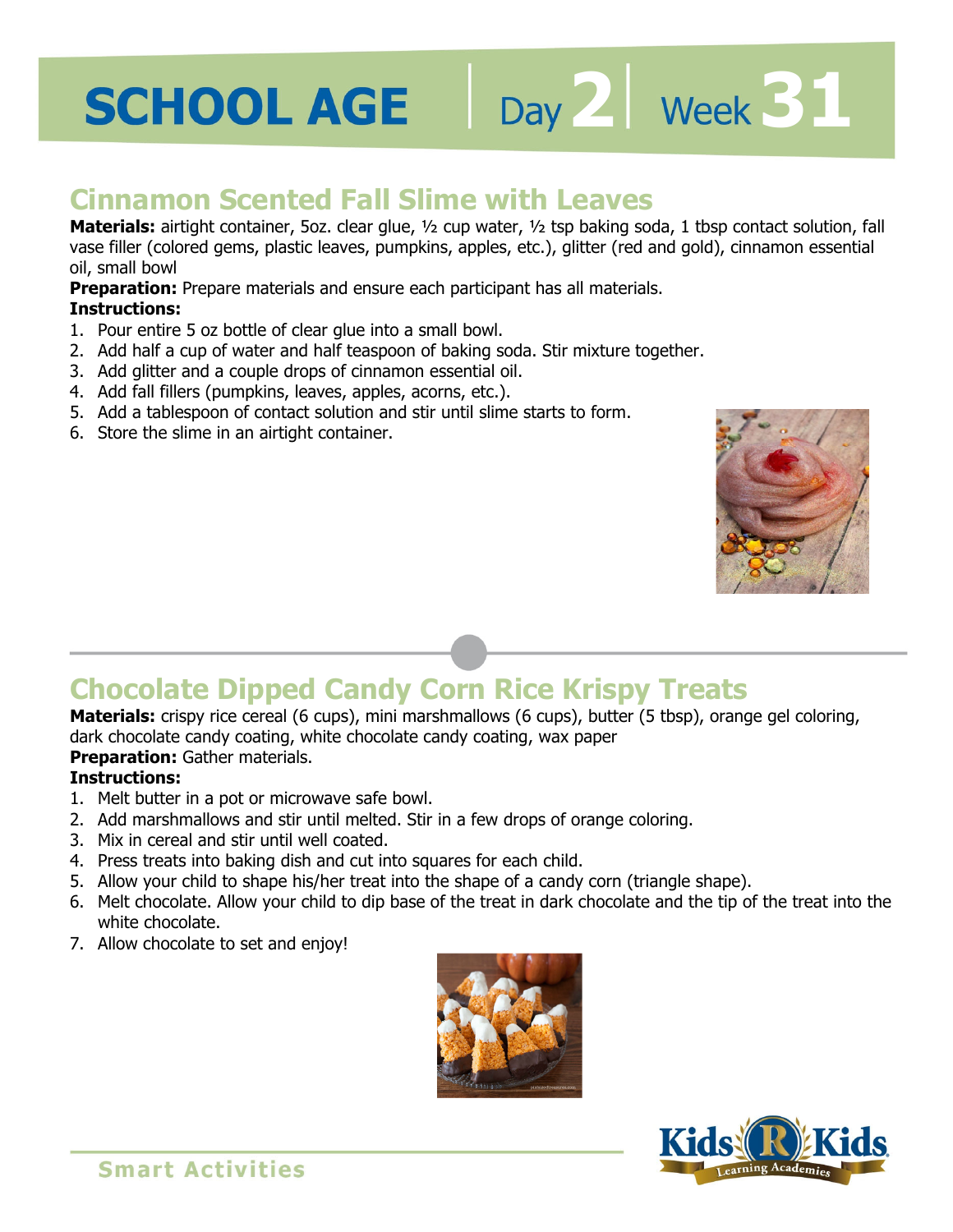### **Duct Tape Noise Maker**

**Materials:** duct tape (variety of colors), beans, 2 Styrofoam coffee cups, scissors

**Preparation:** Gather materials.

#### **Instructions:**

- 1. Pour beans into one of the cups. Fill it about ¼ of the cup.
- **Freparation:** Gather materials.<br>**Instructions:**<br>1. Pour beans into one of the cups. Fill it about ¼ of the cup.<br>2. Place the second cup on top of the first cup, rim to rim. Tape the rims together with your choice of duct tape.

Day 3 | Week 31

- 3. Place a square of tape on the bottoms of each cup.
- 4. Cover the cups completely with tape. Cut patterned tape or different colors of tapes into strips to add stripes to your noise maker.
- 5. Now, you are ready for a celebration or just to make noise.



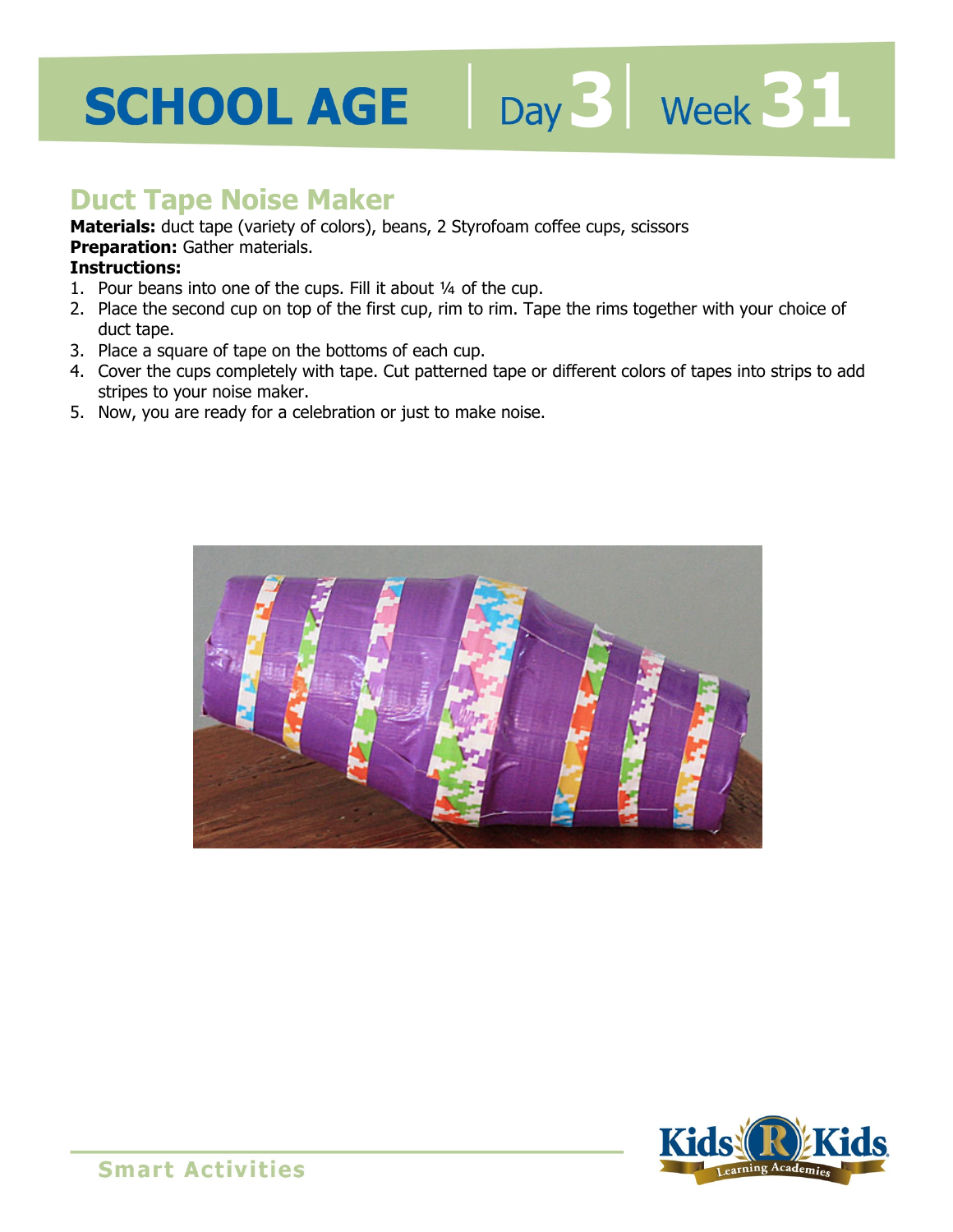### **Inventing Paper**

**Materials:** blender, room temperature water, old screen window, baking sheet, absorbent cloth or sponges, small bowls, optional: cookie cutters with large openings, food coloring

**Preparation:** Gather materials. Cut or shred paper into very small pieces.

#### **Instructions:**

- small bowls, optional. cookie cutters with large openlings, rood coloning<br>**Preparation:** Gather materials. Cut or shred paper into very small pieces.<br>**Instructions:**<br>1. Shred paper and put it in a bowl covered with water t
- 2. Fill half the blender with the soaked paper mixture. Add some water from the bowl. Pulse-blend until a pulpy mixture forms. Add more water as needed.
- 3. Divide mixture into small batches in bowls and add food coloring to be creative. What else could be added?
- 4. Put baking sheet under the screen and press pulp into cookie cutters or free form shapes of paper.
- 5. Use a clean sponge to remove excess water by gently pressing the paper.
- 6. Let dry. Then, decorate or use make other products.



## **Hula Hoop Tic Tac Toe Relay Race**

**Materials:** 9 hula hoop or place markers, bean bags, frisbees, 4 participants

**Preparation:** Gather materials and set hula hoops up in a grid 3 x 3. At least two players are needed. **Instructions:** 

- 1. Have even teams of two players.
- 2. Explain how tic tac toe works if your child doesn't know.
- 3. On "Go," one player from each team will run towards the hula hoops with a bean bag and toss where he/she would like for it to land.
- 4. Once the player gets the marker inside a hoop, he/she will run back and tag the next player to either block or try to make 3 in a row.
- 5. First team to get tic tac toe wins!
- 6. Continue the game until all players have gone.



Day 4 **Week 31**